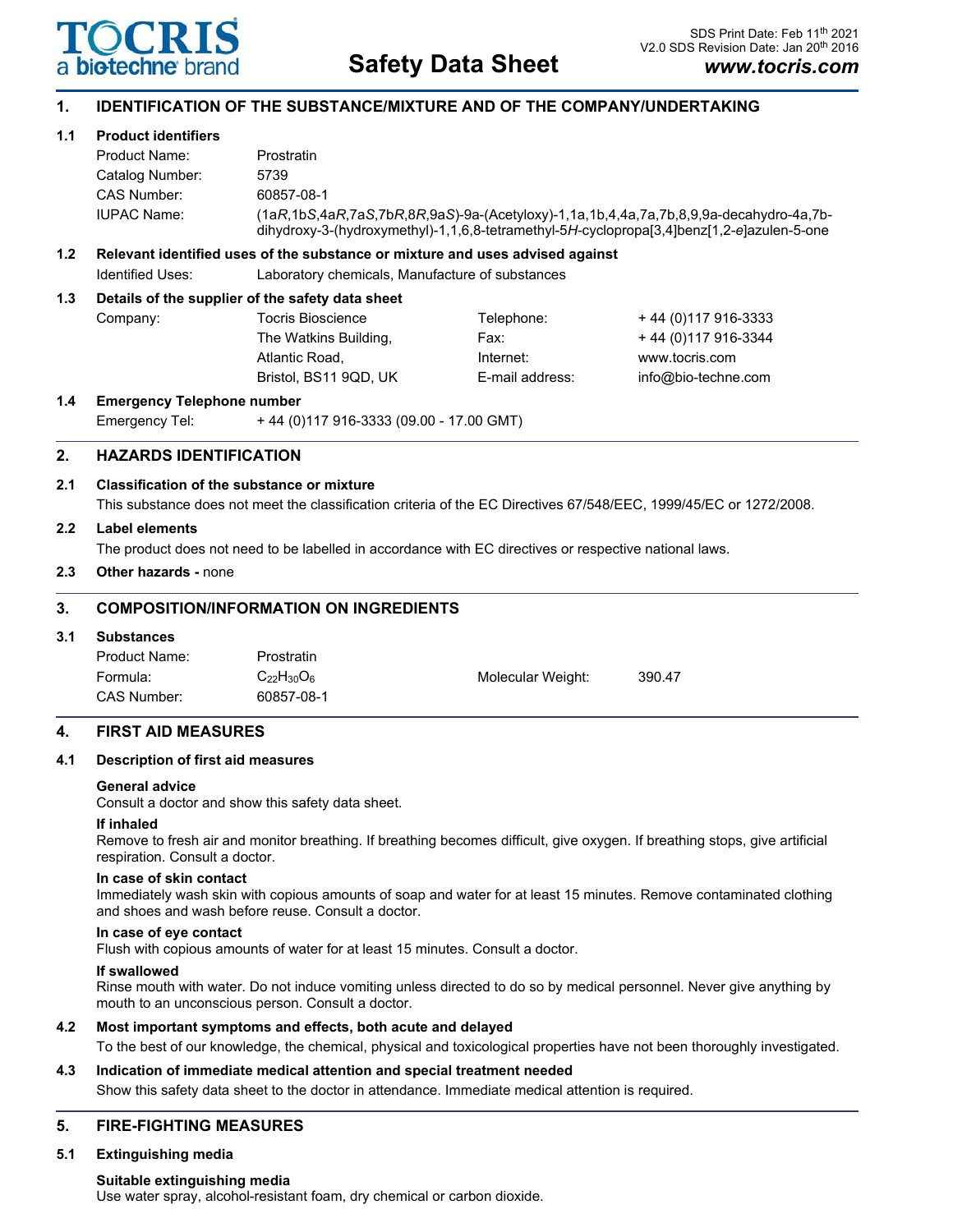# **5.2 Special hazards arising from the substance or mixture** In combustion, may emit toxic fumes.

## **5.3 Precautions for fire-fighters**

Wear suitable protective clothing to prevent contact with skin and eyes and self-contained breathing apparatus.

#### **6. ACCIDENTIAL RELEASE MEASURES**

#### **6.1 Personal precautions, protective equipment and emergency procedures**

Do not take action without suitable protective clothing - see section 8 of SDS. Evacuate personnel to safe areas. Ensure adequate ventilation. Avoid breathing vapors, mist, dust or gas.

#### **6.2 Environmental precautions**

Do not let product enter drains.

#### **6.3 Methods and materials for containment and cleaning up**

Cover spillage with suitable absorbent material. Sweep up material and place in an appropriate container. Hold all material for appropriate disposal as described under section 13 of SDS.

#### **6.4 Reference to other sections**

For required PPE see section 8. For disposal see section 13.

# **7. HANDLING AND STORAGE**

#### **7.1 Precautions for safe handling**

Use in a chemical fume hood, with air supplied by an independent system. Avoid inhalation, contact with eyes, skin and clothing. Avoid the formation of dust and aerosols. Use in a well-ventilated area. Keep away from sources of ignition. Avoid prolonged or repeated exposure.

#### **7.2 Conditions for safe storage, including any incompatibilities.**

Store in cool, well-ventilated area. Keep away from direct sunlight. Keep container tightly sealed until ready for use. Recommended storage temperature: Store at -20°C

## **7.3 Specific end uses**

Use in a laboratory fume hood where possible. Refer to employer's COSHH risk assessment.

#### **8. EXPOSURE CONTROLS/PERSONAL PROTECTION**

#### **8.1 Control parameters**

#### **Components with workplace control parameters** Contains no substances with occupational exposure limit values.

#### **8.2 Exposure controls**

#### **Appropriate engineering controls**

Use in a fume hood where applicable. Ensure all engineering measures described under section 7 of SDS are in place. Ensure laboratory is equipped with a safety shower and eye wash station.

#### **Personal protective equipment**

#### **Eye/face protection**

Use appropriate safety glasses.

#### **Skin protection**

Use appropriate chemical resistant gloves (minimum requirement use standard BS EN 374:2003). Gloves should be inspected before use. Wash and dry hands thoroughly after handling.

#### **Body protection**

Wear appropriate protective clothing.

#### **Respiratory protection**

If risk assessment indicates necessary, use a suitable respirator.

## **9. PHYSICAL AND CHEMICAL PROPERTIES**

#### **9.1 Information on basic physical and chemical properties**

| Appearance                | Off White film    | Vapor pressure            | No data available                                   |  |
|---------------------------|-------------------|---------------------------|-----------------------------------------------------|--|
| Odor                      | No data available | Vapor density             | No data available                                   |  |
| Odor threshold            | No data available | Relative density          | No data available                                   |  |
| рH                        | No data available | Solubility(ies)           | Soluble to 75 mM in DMSO<br>and to 25 mM in ethanol |  |
| Melting / freezing point  | No data available | Partition coefficient     | No data available                                   |  |
| Boiling point / range     | No data available | Auto-ignition temperature | No data available                                   |  |
| Flash point               | No data available | Decomposition temperature | No data available                                   |  |
| Evaporation rate          | No data available | Viscosity                 | No data available                                   |  |
| Flammability (solid, gas) | No data available | Explosive properties      | No data available                                   |  |
|                           | No data available | Oxidising properties      | No data available                                   |  |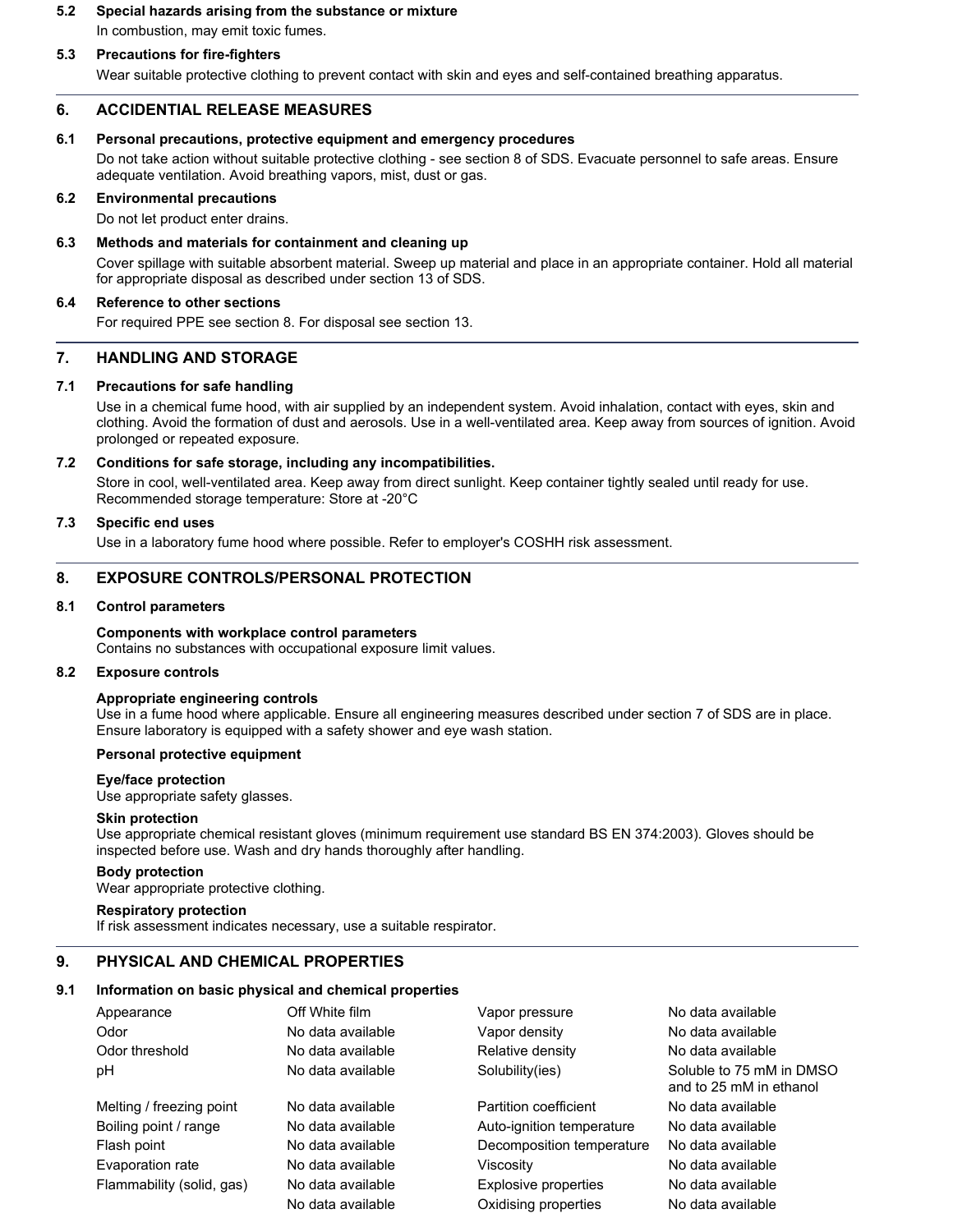Upper / lower flammability or explosive limits

## **9.2 Other safety information**

No data available

## **10. STABILITY AND REACTIVITY**

## **10.1 Reactivity**

Stable under recommended transport or storage conditions.

#### **10.2 Chemical stability**

Stable under recommended storage conditions.

#### **10.3 Possibility of hazardous reactions**

Hazardous reactions will not occur under normal transport or storage conditions. Decomposition may occur on exposure to conditions or materials listed below.

# **10.4 Conditions to avoid**

Heat, moisture.

#### **10.5 Incompatible materials**

Strong acids/alkalis, strong oxidising/reducing agents.

## **10.6 Hazardous decomposition products**

In combustion may emit toxic fumes. No known decomposition information.

#### **11. TOXICOLOGICAL INFORMATION**

#### **11.1 Information on toxicological effects**

**Acute Toxicity** No data available

**Skin corrosion/irritation** Classification criteria are not met based on available data

**Serious eye damage/irritation** Classification criteria are not met based on available data

#### **Respiratory or skin sensitization**

Classification criteria are not met based on available data

#### **Germ cell mutagenicity**

Classification criteria are not met based on available data

#### **Carcinogenicity**

Classification criteria are not met based on available data

## **Reproductive toxicity**

Classification criteria are not met based on available data

#### **Specific target organ toxicity - single exposure** Classification criteria are not met based on available data

**Specific target organ toxicity - repeated exposure** Classification criteria are not met based on available data

#### **Aspiration hazard**

Classification criteria are not met based on available data

#### **Symptoms / Routes of exposure**

Inhalation: There may be irritation of the throat with a feeling of tightness in the chest.

Ingestion: There may be irritation of the throat.

Skin: There may be mild irritation at the site of contact.

Eyes: There may be irritation and redness.

Delayed / Immediate Effects: No known symptoms.

#### **Additional Information**

RTECS No: GZ0590120 Exposure may cause irritaiton of eyes, mucous membranes, upper respiratory tract and skin. To the best of our knowledge, the chemical, physical and toxicological properties have not been fully investigated

## **12. ECOLOGICAL INFORMATION**

## **12.1 Toxicity**

No data available

**12.2 Persistence and degradability** No data available

## **12.3 Bioaccumlative potential**